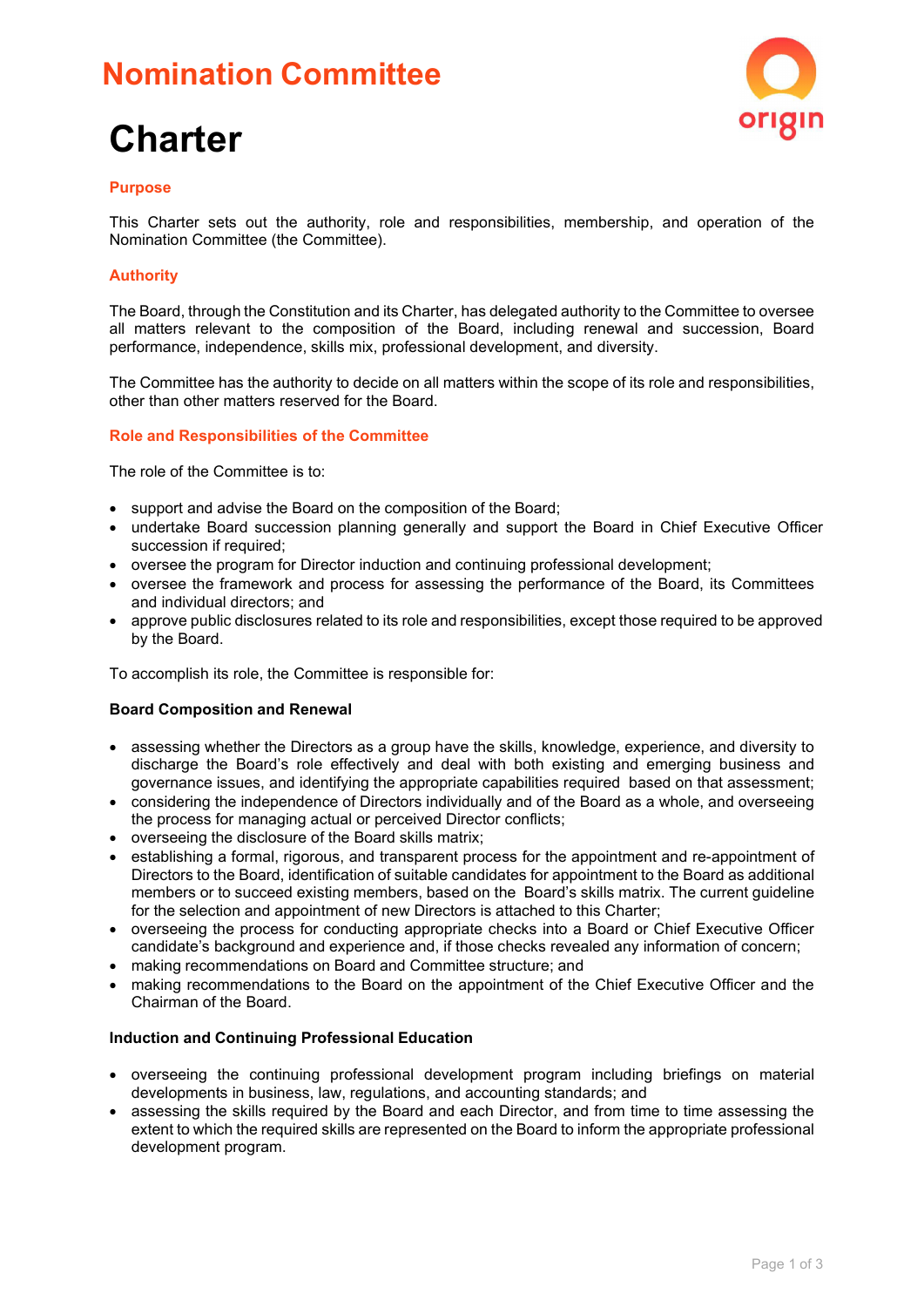### **Nomination Committee Charter**

#### **Board Performance Evaluation**

- establishing processes for reviewing the performance of individual Directors, Committees, and the Board as a whole; and
- reviewing the time commitment required from Non-Executive Directors and confirming that they are fulfilling those requirements.

#### **Composition**

The Committee is comprised solely of Non-Executive Directors. It is intended that the Committee, is compromised of the Chairman of the Board and the Chairs of each Board Committee. The majority of the Committee, and its Chairman, are independent. The Committee shall be chaired by the Chairman of the Board.

The Committee should be of sufficient size and independence, to be able to discharge the Committee's role effectively, and its members between them should have the appropriate diversity to avoid the entrenchment of "groupthink" or other biases.

A quorum shall be three members.

All Directors have a standing invitation to attend meetings of the Committee. The Committee may require any employee of the Company to attend meetings for the purpose of making presentations or participating in discussions.

The Secretary of the Committee will be the Company Secretary, or such other person as nominated by the Board.

#### **Procedures**

The Committee will meet as required but should meet at least two times each year.

An agenda will be prepared for each meeting and distributed in advance of the meeting in consultation with the Committee Chairman.

Minutes of meeting will be prepared and will be circulated to the Committee Chairman and then to the Committee and Board after each meeting.

The Committee Chairman will report to the Board after each Committee meeting, including recommendations on any specific decisions or actions the Board should consider and other matters relevant to the Committee's role and responsibilities.

From time to time, matters considered by the Committee may be relevant to the workings of another Board Committee. The Committee Chairman and the Company Secretary will coordinate such cross-Committee discussions and reporting.

#### **Assistance and External Advice**

The Committee will have access to adequate internal and external resources, including seeking advice or assistance from external advisors or specialists if it considers this necessary or appropriate to fulfil its role.

The Company Secretary will provide assistance to the Committee in relation to all board governance matters.

#### **Approval and Review of Charter**

The Committee Charter must be approved by the full Board.

The Committee will review the Charter every two years to maintain its relevance and effectiveness and make recommendations for any amendments to the Board.

The Charter is available on the Company's website.

#### **Approved by the Board October 2021.**